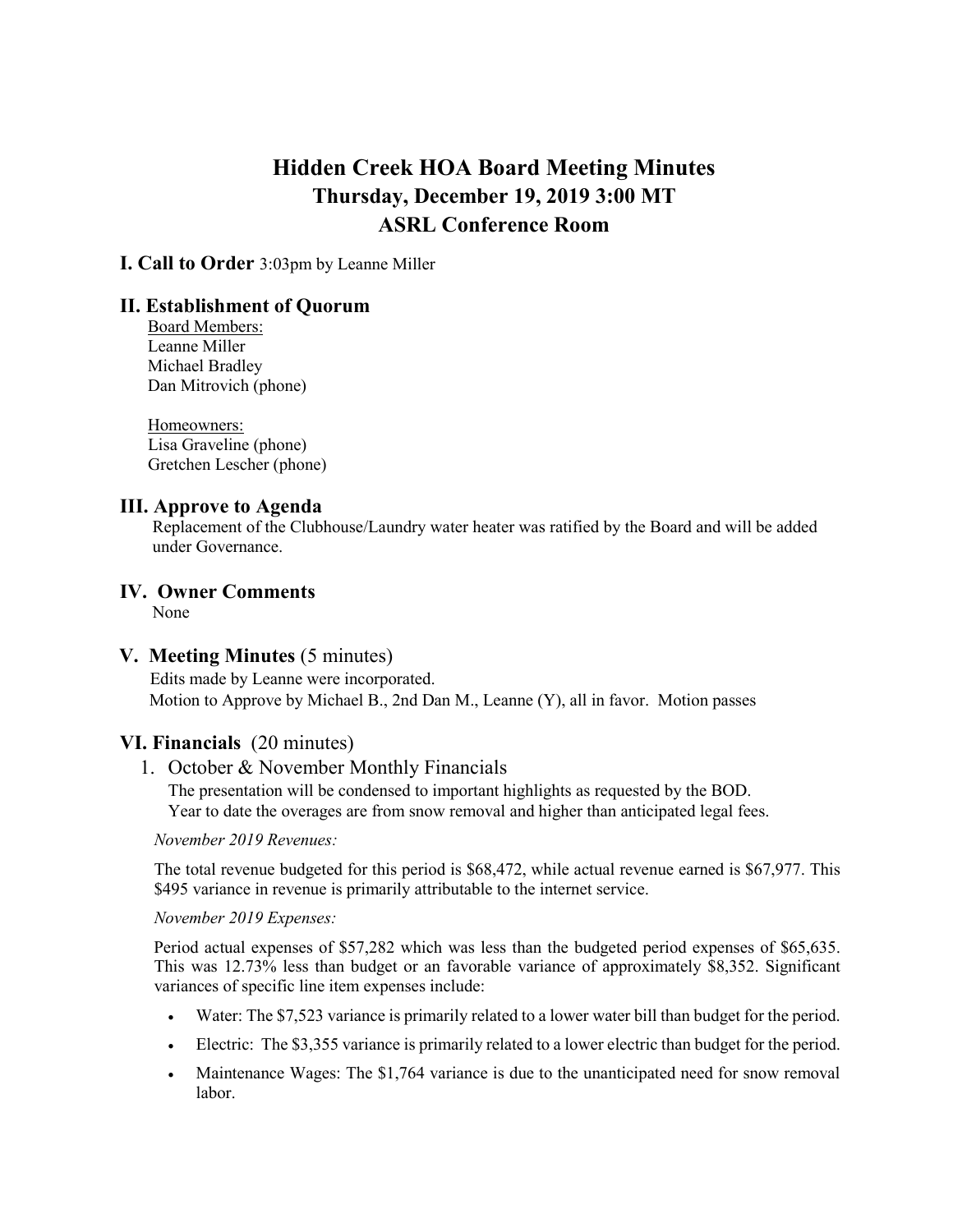## 2. 2020 Budget

Minor changes were requested by the Board to reduce legal expenses by \$4,000 and the maintenance budget by \$6,000. Changes were also made to increase snow expense categories by \$10,000. Careful oversight of salt and ice melt expenses will take place by the management team. This operating budget includes no dues increase.

\*Motion to approve the 2020 Operating Budget, with a zero dues increase, and Capital Budget with allocated Reserve Funds, while the Management Committee continues to conduct due diligence on how to best meet the capital expenditure needs/projects made by Michael B.,  $2<sup>nd</sup>$  by Dan M., Leanne (Y), all in favor. Motion passes. The 2020 Capital Budget project detail will be forthcoming from the Board.

## **VII. Maintenance Report** (20 minutes)

## 1. Review HOA Maintenance Contracting Procedure

The document was reviewed by the Board members. Projects exceeding \$2,500 need Board Approval. Any project over \$5,000 requires a Scope of Work which functions as an RFP to contractors.

## 2. Remodel/Modification Report

| $8B - in progress$                | $13B2 - in progress$      |
|-----------------------------------|---------------------------|
| $17A2$ – pending final electrical | $20B$ – pending paint     |
| $24A - in progress$               | $25D$ – spring completion |
| $26C$ – passed                    | $33B$ – passed            |
| $36C$ – passed                    | $38D$ – passed            |
|                                   |                           |

## 3. Completed/In Progress

#### **Completed**

- Snow removal on roof eves to prevent ice dam formation. Removing snow on storms with 3" or more. Approx. 30-45 min. per roof with clean up on ground, depending on amount of snow and density. Removal is done from the ground.
- Working with Altitude to manage costs and quality of work. Options are to be presented for alternate ice melt on walkways and steps by ASRM.
- Installed new 100W equivalent, daylight, LED bulbs on all ext. lamps
- Compiled information for Capital Improvement spreadsheet as requested by BOD
- Repair equipment in-house (mule and snow plow)
- Parking patrol
- Preventive maintenance requests by homeowners, and daily routine maintenance
- Touch up snow removal on driveways in Townhouse area
- Obtained preliminary estimates for roofing replacement and painting siding.
- New hot tub cover installed. \*A higher quality cover may be a better option for next replacement.

#### **In Progress**

• Snow removal as needed on roof eves and driveways. Ladders will need to be obtained from owners for snow removal from decks otherwise it will not be able to be completed in a safe manner.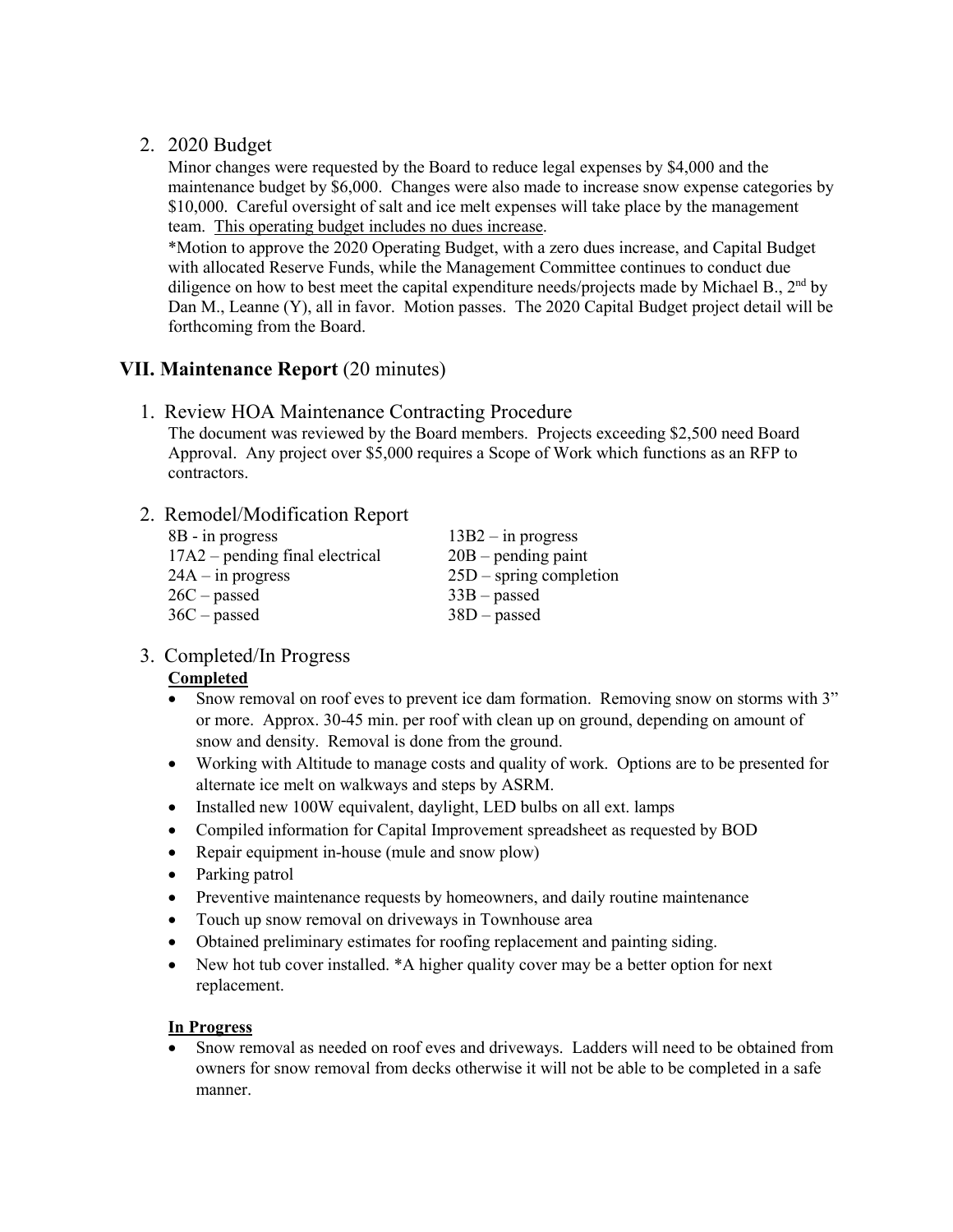- Install new 100W equivalent, daylight, LED bulbs on only fixtures that need replacement until lighting plan is implemented
- It was discussed as a solution for alternate lighting, to request all owners turn on front door lights from 5 pm to morning
- Compile information and scheduling for Cap. Imp. Projects
- Preventive maintenance and routine maintenance
- Replace water heater in Clubhouse
- Decide on Ice Melt for sidewalks and stairs in-house
- Parking patrol (request to monitor "Fraudulent" passes or green stickers)

#### **Future Projects**

- Roof replacements
- Painting schedule for exterior of buildings
- Ext. Lighting project research
- MRW project in conjunction with retaining wall replacement \*Conduit should be placed if possible, under the road while MRW is doing the water line.

# **VIII. Governance** (30 minutes)

Dan Mitrovich via email: I hereby make a motion to replace our water heater as follows: Three bids were received, and between the equal lower two, PC Mechanical could complete the project quickest. Given the urgency, I further propose considering this motion by email with both it added to our December meeting Minutes and opened for discussion at the meeting. The work is to be performed within 7-days of Board approval and for \$2,975, but not to exceed \$3,100 in the event of minor unknowns. All in favor. Motion passed.

#### 1. ARC

#### **16B1: Bathroom & Dryer Vents**

ARC approves this application with the following stipulations:

- a) Both vents need to be installed so a cage can be retrofitted around the opening of the outside hole (which prevents critters to enter/nest).
- b) And, once installed, both vents/cages need to be painted the color of the building.

Motion to approve with above stipulations by Michael B.,  $2<sup>nd</sup>$  by Dan M., Leanne (Y), all in favor. Motion passes

#### 2. TCFC Report – Jim

Via email, Spencer reports that surveying is taking place on the parcels and the legal department is working to draft documents. No time frame was given for delivery of documents. Carissa and Jim will continue to follow up with Spencer/TCFC.

## 3. Mountain Regional Water: Meter Report – Carissa

This matter will be addressed as part of the final settlement between the association and TCFC as part of the open issues that should be resolved. The association is still waiting for written documentation.

#### 4. CV Connect

Currently the service is being subsidized by the County budget. Usage by Hidden Creek is being tracked. Wait times have been reported to be less than 4 minutes. It will benefit Hidden Creek